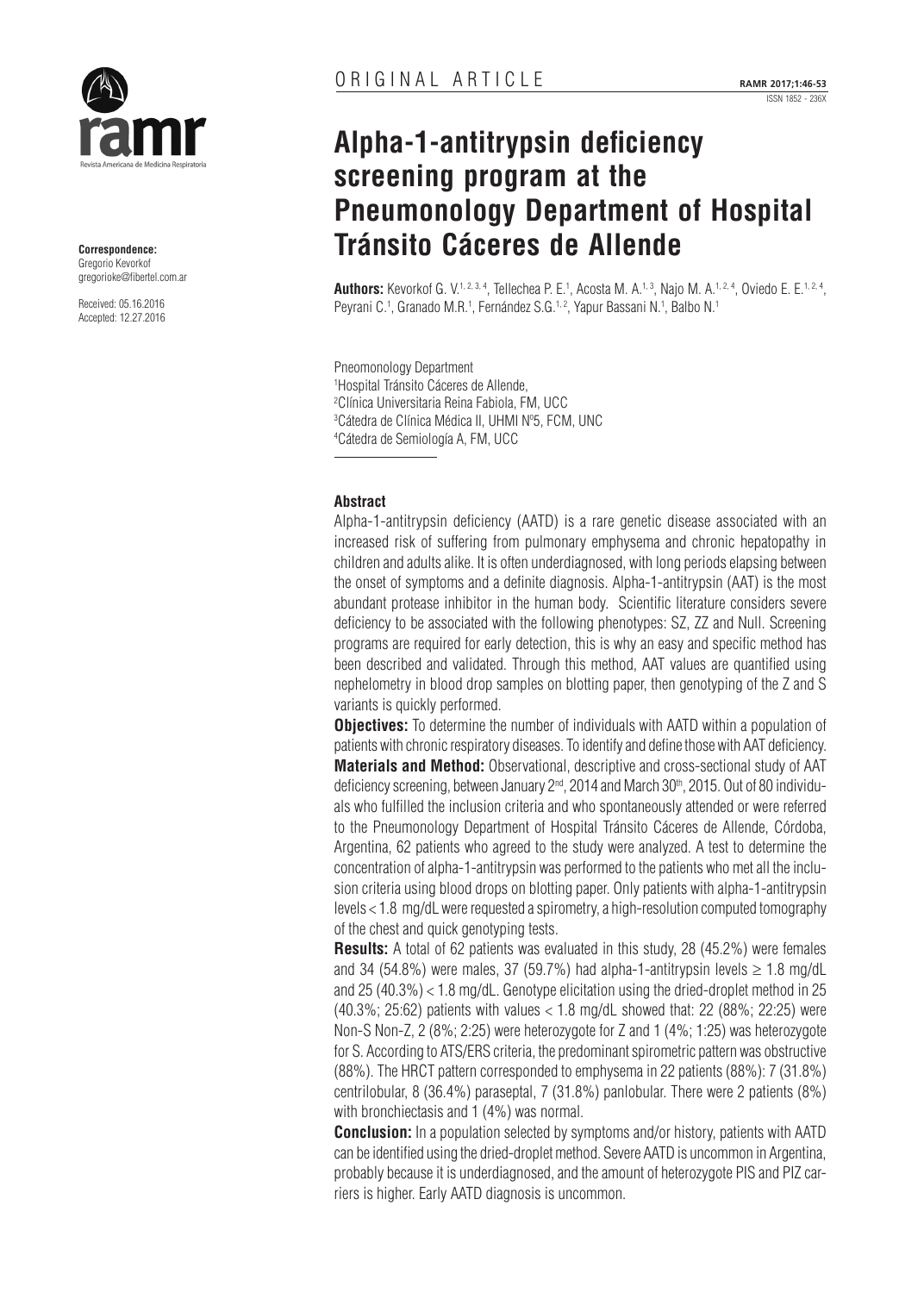It is difficult to draw conclusions about the alpha-1-antitrypsin group below 1.8 mg/dL without severe deficiencies in connection with the variables analyzed in the sample due to the lack of studies and bibliography on this subject.

We consider that patients with non-S non-Z genotypes and the ones with discrepancies must be quantitatively confirmed and their phenotype defined in serum samples using isoelectric focusing and, occasionally, they must have a molecular gene analysis to look for uncommon, new or null allelic variants.

**Key words:** Alpha-1-Antitrypsin deficiency. Screening. Alpha-1-Antitrypsin concentration measurement

# **Introduction**

Alpha-1-antitrypsin (AAT) is the most abundant protease inhibitor in the human body, with plasma values ranging between 103-200 mg/dL under normal conditions<sup> $1, 2$ </sup>.

Its production is codified by the SERPINA1 gene, located in the long arm of chromosome 14, region  $q31-32.3$ .<sup>1</sup> This gene is passed on by autosomal codominant inheritance through two alleles, each inherited from one parent. AAT is characterized for having significant electrophoretic polymorphism, more than 100 variants were identified using Isoelectric Focusing (IEF). The set of variants is called Pi (protease inhibitor) system, many of them do not have clinical value. The incorporation of PCR techniques has increased their number to 125; the normal allele in more than 90% of normal subjects is called PI M, and the most common deficiency involves alleles PI S and PI Z. At present, it is recommended to use Pi\* to identify the phenotype and  $PI^*$  to identify the genotype<sup>3-5</sup>.

The most common genotypes are: MM, MS, SS, MZ, SZ and ZZ, and they are linked to 100%, 80%,  $60\%$ ,  $55\%$ ,  $40\%$  and  $15\%$  of the activity of alpha-1-antitrypsin<sup>5</sup>.

Scientific literature considers severe deficiency of alpha-1-antitrypsin (AATD) to be associated with the following phenotypes: SZ, ZZ and Null<sup>7</sup>. Intermediate AAT deficiency is most commonly caused by MS and MZ phenotypes<sup>3</sup>.

Clinically, it can be associated with emphysema, COPD, asthma with irreversible airway obstruction, bronchiectasis, liver cirrhosis and, less frequently, with systemic panniculitis and vasculitis, specifically  $C$ -ANCA<sup>5-8</sup>.

Pulmonary emphysema associated with AATD is typically an early-onset disease (35-45 years old), with no risk factors or baseline and panlobular

distribution. In general, it is associated with ZZ phenotypes (96%) and, less frequently, with SZ, rare and null phenotypes (4%). Penetration (percentage of ZZ subjects who develop emphysema) is approximately 60%.

Although it is possible that it could favor the development of bronchial asthma and bronchiectasis, there is no definite evidence it influences in the frequency or severity of these diseases $^{5, 6, 9, 10}$ .

The WHO and the European, Canadian and American Associations recommend COPD patients to have a test to determine the concentration of AAT in their blood, whether if they are smokers or not, at least once during their lifetime, and specifically if they have early-onset COPD<sup>5, 11</sup>, or if they have a family history of alpha-1-antitrypsin deficiency<sup>5, 12</sup>.

AATD is frequently underdiagnosed in clinical practice13. Diagnostic delay has been estimated to be around 5 and 10 years after COPD diagnosis $^{14}$ , due to a lack of suspicion and since it is usually only attributed to tobacco use.

An easy and specific screening method has been described and validated. Through this method, AAT values are quantified using immunonephelometry in blood drop samples on blotting paper, after which genotyping of the Z and S variants is quickly performed<sup>15, 16</sup>. Samples of dried blood drops have been used for the genetic screening and diagnosis of different disorders17-19. This method is specific, reproducible and correlates with standard techniques for fresh blood samples<sup>15</sup>.

Through this procedure, 1.8 mg/dL values correspond to 100 mg/dL values according to the standardization performed at the Hospital Italiano de Buenos Aires Laboratory for this technique, since this value may change depending on the reference laboratory<sup>20</sup>.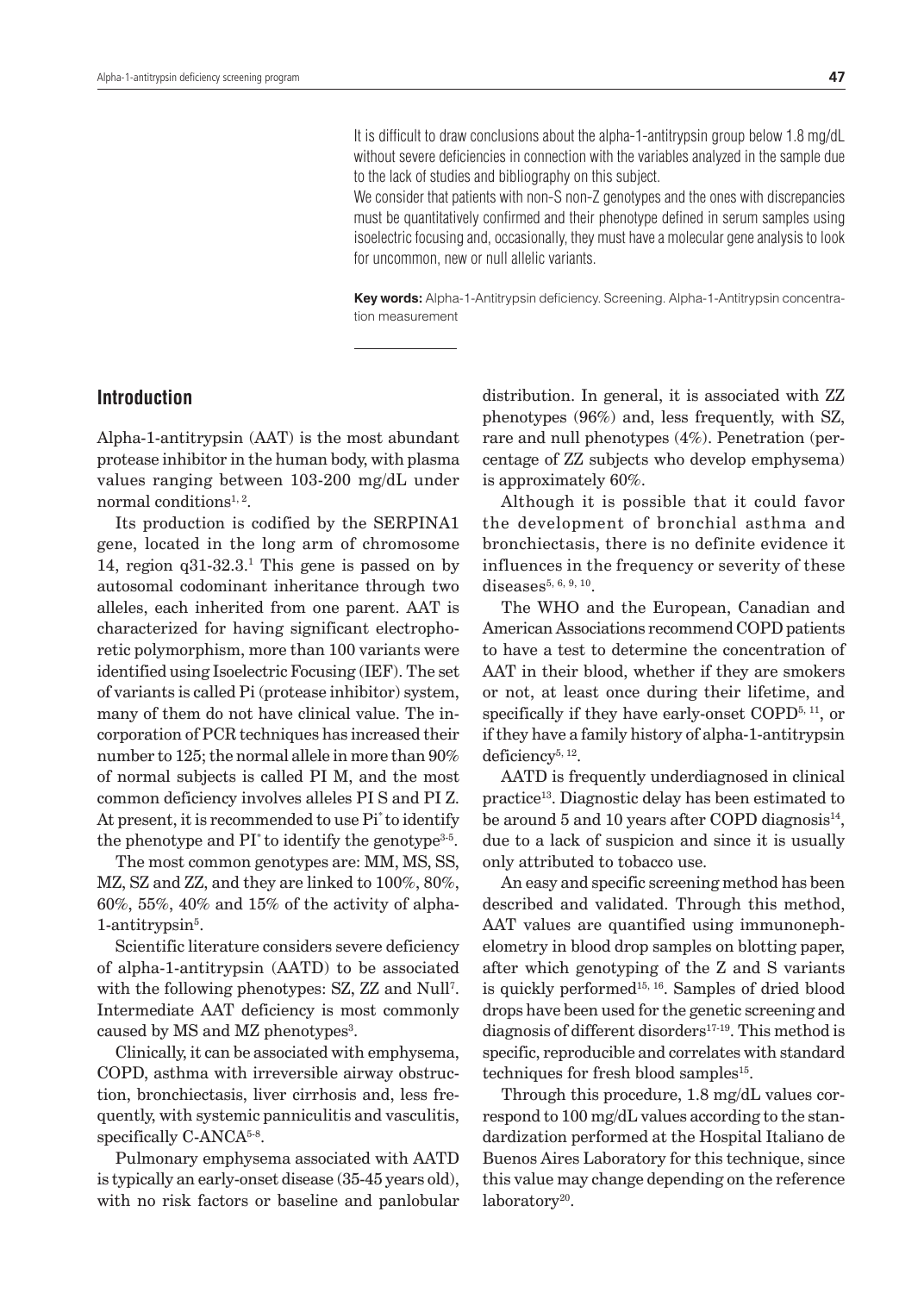It cannot be inferred, although the possibility exists, that when alleles Z and S are not identified, then it ought to be a normal  $\rm PIMM$  allele $^5$ .

AATD cases diagnosed with screening methods must be confirmed determining the serum concentration of AAT and the phenotype in serum samples or the genotype in whole blood<sup>5</sup>.

The ratio differs according to the study population; in Western Europe and the United States, it is estimated at approximately 1:2500 and 1:5000 newborns. It is highly dependent on Scandinavian lineage and it is five times lower in Latin America. The most frequent deficiency alleles in the North of Europe are PI Z and PI S, and most of these individuals are PI ZZ<sup>5, 19, 21</sup>.

In Argentina, SZ and ZZ genotypes are uncommon; their estimated ratios range between 1:2400 and 1:26000 for 17,000 and 1,500 subjects, respectively. However, data were obtained using indirect theoretical estimates; therefore, further epidemiologic studies must be performed to obtain reliable results $5, 22$ .

Nevertheless, since the incidence of AATD is unknown among patients with COPD, a few studies that enable to calculate it between 1% and 3% were taken as reference<sup>6</sup>.

This study performed in Córdoba City at a Pneumonology Department was conducted to generate local epidemiological data.

# **Objectives**

To determine the number of individuals with AATD within a population of patients with chronic respiratory diseases. To identify and define those with AAT deficiency.

# **Material and Methods**

Study Design: Observational, descriptive and cross-sectional study of AAT deficiency screening.

Period: January  $2<sup>nd</sup>$ , 2014 to March  $30<sup>th</sup>$ , 2015.

Population: Out of 80 individuals who fulfilled the inclusion criteria and who spontaneously attended or were referred to the Pneumonology Department of Hospital Tránsito Cáceres de Allende, Córdoba, Argentina, 62 patients who agreed to the study were analyzed.

#### **Inclusion Criteria:**

– Individuals over the age of 18.

- Symptoms: coughing, expectoration, dyspnea, frequent exacerbations.
- Early-onset emphysema ( $\leq 45$  years old), emphysema in the absence of a known risk factor (smoking, occupational exposure, etc.).
- COPD.
- Asthma with irreversible airway obstruction.
- Bronchiectasis in adults without apparent reason.
- Individuals with a family history of COPD or liver disease that could be attributed to AATD.

#### **Exclusion Criteria:**

- Pregnancy.
- Drug or any other type of immunosuppression.
- Acute infection.
- Oncological patients.
- Use of oral contraceptives.

Each doctor's office was equipped with a kit that consisted of blotting paper, a lancet, dressing pads, numbered envelope, an informed consent form and a brief questionnaire to collect patient data.

## **Sample screening process using the dried-droplet method**

Capillary blood drops were collected via finger stick and placed on blotting paper discs; afterwards, they were sent by mail to the Hospital Italiano de Buenos Aires central laboratory. Samples were processed to quantitatively determine alpha-1-antitrypsin values using nephelometry (1.8 mg/ dL correspond to 100 mg/dL in serum form)<sup>20</sup> and the genotype was determined from the PCR reaction in real time. The latter uses 2 pairs of *primers* to amplify two regions: one of 177 pb that corresponds to the PI S allele variant (protease S inhibitor) and another fragment of 229 pb from the PI Z variant (protease Z inhibitor). This was conducted in every patient with alpha-1-antitrypsin values < 1.8 mg/dL (Cut point: 1.8 mg/dL). In addition, a spirometry and a high-resolution computed tomography (HRCT) of the chest were requested aiming to determine spirometric and CT patterns: emphysema and bronchiectasis.

#### **Analyzed variables:**

 $\overline{\text{Quantitative}}$ : Age (years),  $\text{FEV}_1/\text{FVC}$  (%) before and after bronchodilation,  $\text{FEV}_1$  (L and %) before and after bronchodilation, FVC (%), alpha-1-antitrypsin blood levels (mg/dL), age at symptom onset (years), No. of packets/year.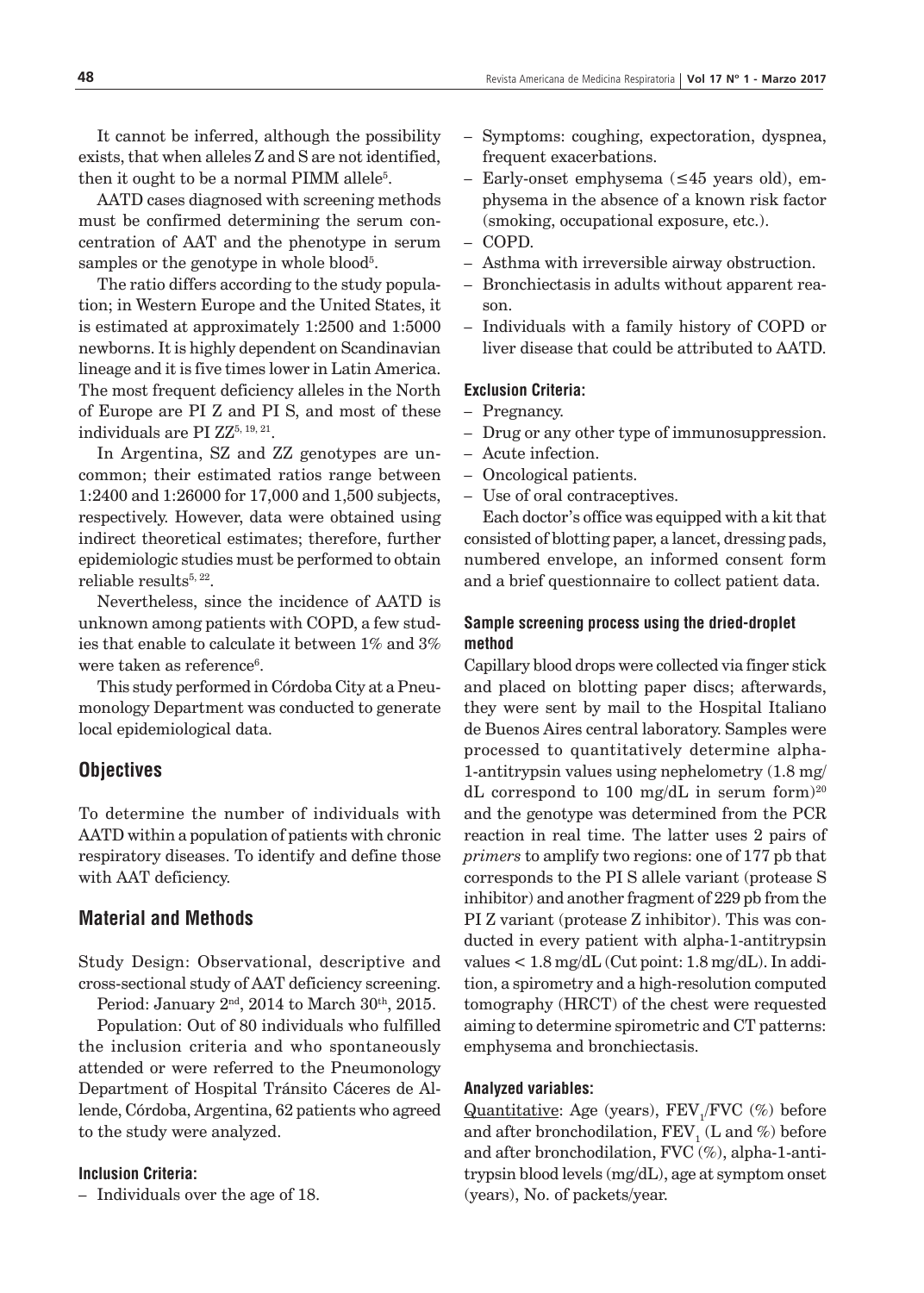Qualitative: Gender (females or males), smoking habit (yes, no, former smoker), spirometric pattern according to ATS/ERS<sup>23</sup> guidelines, high-resolution computed tomography of the chest (predominant pattern), genotypes (S and Z). COPD and the severity of airflow limitation were defined according to the 2015 GOLD criteria<sup>11</sup>.

Data collection, processing and analysis: Data were collected from the medical history of the patients who were enrolled (secondary data source); the information was documented in a datasheet created using an Excel® spreadsheet, then it was analyzed using UNC's statistical software InfoStat®. Data were analyzed using categorical methods, as well as their results, frequencies/percentages; and measurable variables were studied with central statistical (mean, median) and statistical dispersion methods (standard deviation, coefficient of variation, maximum and minimum values, median), and they were presented in graphs and/or tables, as appropriate, for a better interpretation.

Ethical considerations: Data collection was confidential. The Bioethics and Qualification / Teaching Committee from Hospital Tránsito Cáceres de Allende and the Health Research Ethics Committee provided their authorization under Provincial Registration for Health Research N° 29/2013. All the patients signed an Informed Consent Form.

# **Results**

Out of a total of 320 patients who attended the Pneumonology consulting rooms at the HTCA, generating 3150 consultations within the study period, 80 patients met the criteria to be included in this study and only 62 (19.4%) agreed to participate in the study.

Out of the 62 patients from the sample, 28 (45.2%) were females and 34 (54.8%) were males,  $37(59.7%)$  had alpha-1-antitrypsin levels  $\geq 1.8$  mg/  $dL$  and  $25(40.3%) < 1.8$  mg/dL. The overall mean age was  $57.7 \pm 11.57$  years, with a minimum and a maximum value of 18 and 85 years; values arranged by gender are shown in figure 1.

The number of AATD cases, as mentioned above, was 25 (40.3%) using the dried-droplet method with values  $< 1.8$  mg/dL, the characteristics of their genotypes are shown in table 1.

Out of these patients, with a concentration  $< 1.8$  mg/dL, 60% (n = 15) were females and 40%

 $(n = 10)$  were males. Mean age ranged between  $56.1 \pm 14.27$  with a minimum and maximum value of 18 and 85 years; 7 (28%) of them were active smokers, 3 (12%) were non-smokers and 15 (60%) were former smokers (Figure 2). The average of packets/year (p/y) was  $34.9 \pm 28.76$  with a minimum and maximum value of 0 and 100 p/y.



Figure 1. sample distribution by gender and age, values are presented as average and standard deviation. ( $n = 62$ )

TABLE 1. Determination and genotype of AAT cases < 1.8 mg/dL  $(n = 25)$ 

| N  | AAT | $\%$ | Genotype                                        |    | $\%$    |
|----|-----|------|-------------------------------------------------|----|---------|
| 25 |     | 40.3 | Z heterozygote<br>S heterozygote<br>Non-S Non-Z | 22 | 8<br>88 |

References: AAT: alpha-1-antitrypsin; n: number of cases; %: percentage of cases. Values are presented as frequencies and percentages.



**Figure 2.** Distribution of patients with an alpha-1-antitrypsin value < 1.8 mg/dL by smoking habit, values are presented as frequencies and percentages.  $(n = 25)$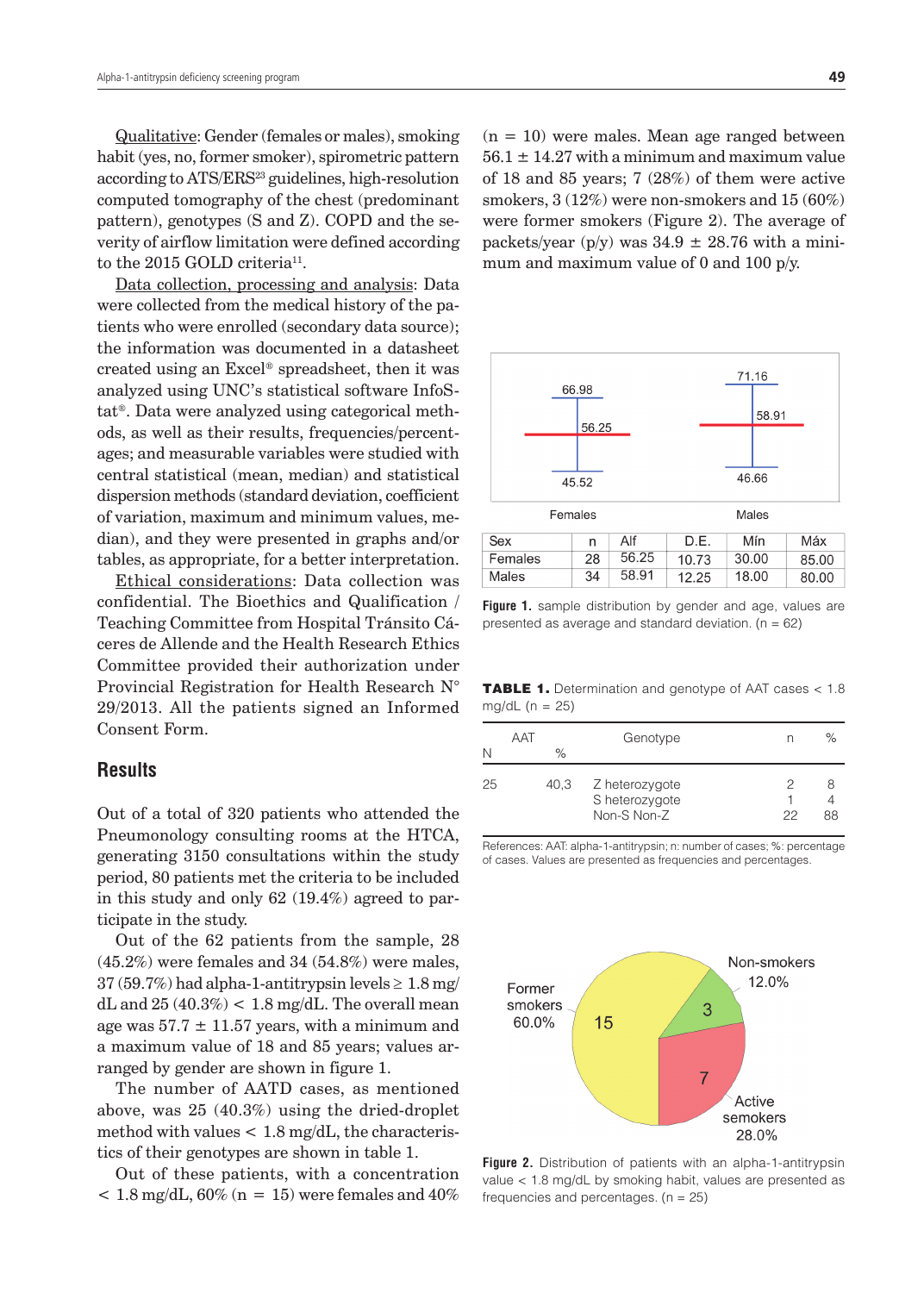The predominant spirometric pattern according to ATS/ERS criteria was the obstructive pattern (88%), of which 8 (32%) had a slight obstruction, 2 (8%) a moderate obstruction, 4 (16%) moderately severe, 2 (8%) severe and 6 (24%) highly severe (Figure 3). In only one patient (4%), the spirometry suggested restriction and it was within normal values in 2 (8%).

There were 13 patients with COPD (52%): 2 (15.4%) were GOLD 1; 7 (53.8%) were GOLD 2; 1 (7.7%) was GOLD 3; and 3 (23.1%) were GOLD 4. There were 2 (8%) patients with bronchiectasis; 1 (4%) with asthma; 1 (4%) had a family history of AATD and 8 (32%) had symptoms.

Mean age at symptom onset was  $45.5 \pm 18.57$ years.

The HRCT pattern corresponded to emphysema in 22 patients (88%): 7 (31.8%) centrilobular, 8 (36.4%) paraseptal, 7 (31.8%) panlobular. There were 2 patients (8%) with bronchiectasis and 1 (4%) was normal (Figure 4).

The mean concentration of alpha-1-antitrypsin was  $1.4 \pm 0.27$  mg/dL, with a minimum of 0.57 mg/ dL and a maximum of 1.72 mg/dL.

Out of the cases with allele Z, one was a 30-yearold male with an alpha-1-antitrypsin value of 1.15 mg/dL; the reason for his inclusion was his family history of AATD, he was asymptomatic and spirom-



**Figure 3.** Distribution of patients with an alpha-1-antitrypsin value <1.8 mg/dL by spirometric pattern, values are presented as frequencies and percentages. References: SL.O.: slight obstruction, M.O.: moderate obstruction, M.S.O.: moderately severe obstruction, S.O.: severe obstruction, H.S.O.: highly severe obstruction, R.P.: restrictive pattern, N: normal. ( $n = 25$ )



**Figure 4.** Distribution of patients with an alpha-1-antitrypsin value <1.8 mg/dL by HRCT pattern, values are presented as frequencies and percentages. References: Emphysema: emphysema, PL: panlobular, PS: paraseptal, CL: centrilobular, BCH: bronchiectasis, N: normal.  $(n = 25)$ .

etry values were within normal ranges, the chest HRCT evidenced subpleural bullae in both apices and in the anterior segment of the right lower lobe, measuring 11.7 mm. The other patient was a 61-year-old female with an alpha-1-antitrypsin value of 1.31 mg/dL; the reason for her inclusion was her history of COPD, she had symptoms since age 19, the spirometry showed a slight obstructive pattern (GOLD 1) and the HRCT evidenced a bilateral centrilobular emphysema in both upper lobes.

The only case involving an S allele was a 61-year-old female with an alpha-1-antitrypsin value of 0.57 mg/dL; the reason for her inclusion were respiratory symptoms, age at symptom onset was 30 years, the spirometry showed a slight obstructive pattern without spirometric criteria for COPD, HRCT evidenced a paraseptal emphysema in both apices.

It should be noted that the 3 were former smokers exposed to 20, 10 and 2 p/y, respectively.

## **Discussion**

AATD is an underdiagnosed genetic disorder, mostly because doctors are not aware of its existence. The dried-droplet screening technique using blotting paper turned out to be a reliable, easy and accessible method to detect AATD, just as it was for other authors<sup>5, 20, 24, 26, 27</sup>.

AAT is quantified and the presence or absence of S or Z alleles is analyzed, but this is not done with other deficient or normal alleles. Screening programs are very useful in Public Health since they enable to detect patients with AATD and promote health interventions, such as quitting tobacco use, investigating AATD in immediate relatives, providing genetic counseling and prescribing substitute therapy in selected cases<sup>5</sup>.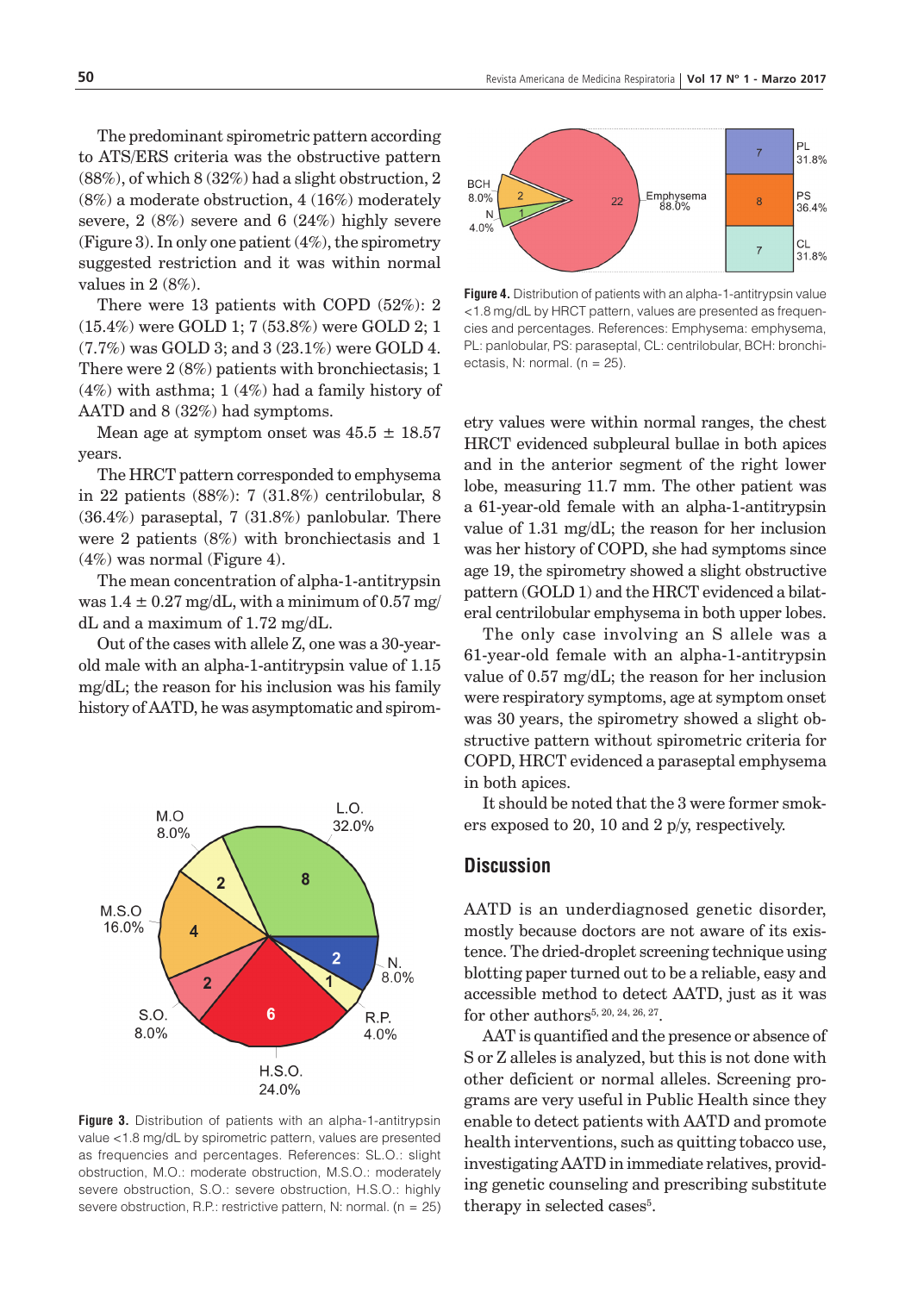In the study by Sorroche et al.<sup>20</sup> where they used AAT deficiency screening in dried blood samples on paper, out of a total of 1002 patients, AAT deficiency was detected in 217 patients; 15 (1.5%) were associated with a severe deficiency, 12 (1.2%) were  $ZZ$  and 3  $(0.3\%)$  SZ, 4  $(0.4\%)$  had an SS genotype, 29 (2.89%) were Z heterozygote and 25 (2.5%) S heterozygote, whereas 144 (14.37%) patients had non-S non-Z genotypes, out of whom only 7 (4.86%) had phenotyping studies performed, the rest did not due to operative reasons.

The estimated ratio of SZ and ZZ genotypes for the Argentine population was 1:2400 and  $1:26,000$ , respectively<sup>5</sup>; the results are similar to other studies with a larger number of patients and in countries with a higher predominance, such as the studies by C. de la Roza et al. in Spain  $(n=86)^{24}$ and Wencker et al. in Germany (n=1060), where no severe deficiency (PIZZ) was found25.

In the study population  $(n=62)$ , there were 2 cases of Z heterozygotes (3.22%) and 1 S heterozygote (1.61%), our findings differ from what is theoretically expected for the Argentine population, where the number of S heterozygotes is higher<sup>5</sup>. Among the studies where there was a higher number of Z than S, the ones that stand out are the study by C. de la Roza et al. from 2005, conducted in patients with  $\text{COPD}^{24}$ , the study by Wencker et al. from 2002, conducted in patients with COPD, asthma and bronchiectasis<sup>25</sup>, and the study by Sorroche et al. from 2015, conducted in patients with COPD in Argentina<sup>20</sup>.

The absence of false negatives enables to classify patients with values over the cut point (1.8 mg/dL) as not severely deficient, according to Sorroche et al<sup>20</sup>.

AAT values of deficient alleles found in the PIZ genotype were within the expected parameters<sup>3, 5</sup>.

It should be noted that the PIS genotype displayed an alpha-1-antitrypsin value below expected<sup>3, 5</sup>, which shows a discrepancy and induces a quantitative determination of AAT, a phenotype description using IEF and a potential molecular gene analysis to establish null and rare genotypes.

It has been described that the PIMZ genotype has an increased susceptibility to develop emphysema in patients who are smokers, and we found 2 studies conducted in the general population that evidence that said genotype is associated with a rapid decline in  $FEV<sub>1</sub>$  compared to PIMM individuals $27, 28$ .

Available data on the risk of developing a lung disease in PIMS are controversial and inconsistent; therefore, most authors consider that this genotype does not imply a higher risk of developing a lung disease  $6, 29$ .

With reference to the spirometry, one was normal (male PIZ) and two showed a slight obstructive patter (PIZ and PIS). Only the PIZ female patient met the criteria for  $\mathrm{COPD^{11}}$ .

Mean expected age at diagnosis  $(45 \pm 9.5 \text{ years})$ was lower in the male patient and higher in the female patients, the period between symptom onset and diagnosis was widely exceeded by female patients. There are publications that state men are diagnosed earlier than women $30, 31$ .

The chest HRCT evidenced centrilobular emphysema in the upper lobes (female PIZ) and paraseptal emphysema in the apices (female PIS). When comparing this to reviewed literature, we observed that it had neither the typical AATD distribution (lower lobes) nor the classic emphysema pattern (panlobular)<sup>3, 4, 6</sup>, this could be associated to the fact that it was not a severe deficiency and that both patients were former smokers.

The HRCT of the male PIZ genotype showed bullae in both apices and in the right lower lobe; it must be taken into consideration that this was one of the youngest patients enrolled in the study (30 years old).

Most of the studies reviewed on HRCT patterns and pulmonary function are conducted based on severe AATD<sup>3, 4, 6, 8, 10, 19, 27, 32</sup>. Thus, there was no information available connecting these variables with alpha-1-antitrypsin levels below the cut point without severe AATD in our bibliographic search.

Senn et al. evidenced there is a complex interrelation between circulating AAT, tobacco exposure, gender and pulmonary function<sup>33</sup>.

In this study, two Z heterozygote and one S heterozygote patient was detected, in addition to 22 with non-S non-Z genotype and values  $<$  1.8 mg/dL. There were no patients with severe deficiency; we acknowledge as limitations the reduced number of cases and the lack of availability of procedures in public sector hospitals for phenotype description using isoelectric focusing and sequencing of the SERPINA1 gene in whole blood to classify uncommon, new or null genotypes; in non-S non-Z cases and in those with discrepancies. We recommend extending the program at a provincial level with the participation of different health centers, both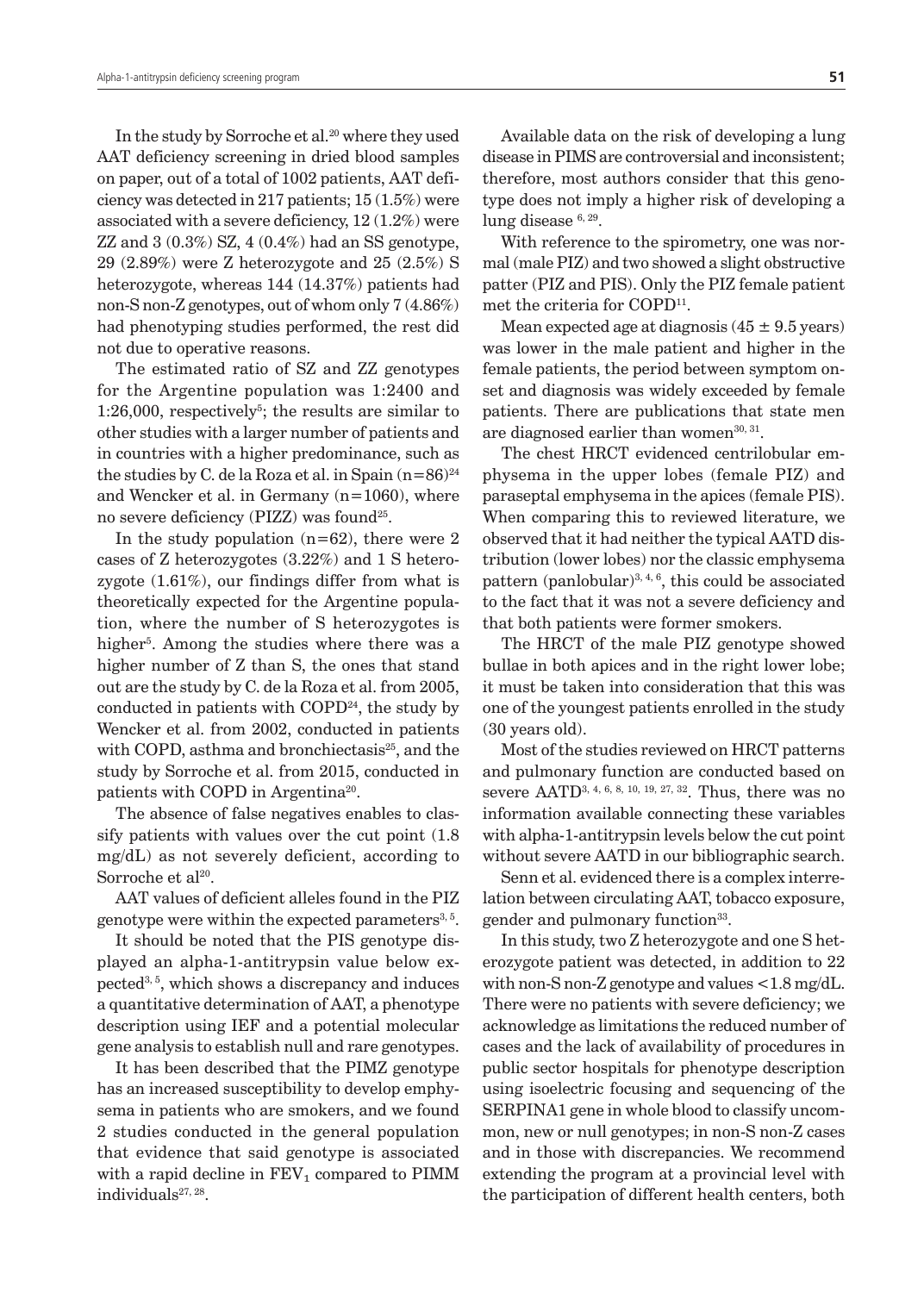public and private, aiming to increase detection, avoid underdiagnosis, improve prevention and promote health.

# **Conclusion**

In a population selected by symptoms and/or history, patients with AATD can be identified using the dried-droplet method. Severe AATD is uncommon in Argentina, probably because it is underdiagnosed, and the amount of heterozygote PIS and PIZ carriers is higher.

A special characteristic of AATD in our patients with heterozygote genotypes is the distinct variability in its clinical, CT and spirometric presentation.

Early diagnosis of AATD is uncommon and there is a significant delay between the age at symptom onset and the age at diagnosis.

Early diagnosis of patients is more associated with a family history of AATD than to clinical suspicion in COPD or symptomatic patients.

Screening is a simple and efficient technique to determine AAT deficiencies.

According to the results, it is difficult to draw conclusions about the AATD group below 1.8 mg/ dL without severe deficiencies in connection with the variables analyzed in the sample and also due to the lack of studies and bibliography on this subject. We consider that patients who have a non-S non-Z genotype and the ones who have discrepancies must be quantitatively confirmed and their phenotype defined in serum samples using isoelectric focusing and, occasionally, they must have a molecular gene analysis to look for uncommon, new or null allelic variants.

**Conflict of interest:** The authors declare that there is no conflict of interest associated with this publication.

# **Bibliography**

- 1. Lara B. EPOC y déficit de alfa 1 antitripsina. Arch Bronconeumol 2010; 46(Supl 4): 2-8.
- 2. Stockley RA. Biomarkers in COPD: time for a deep breath. Thorax 2007; 62: 657-60.
- 3. Vidal R, Blanco I, Casas F, Jardí R, Miravitlles M. Diagnóstico y tratamiento del déficit de alfa-1-antitripsina. Arch Bronconeumol 2006; 42(12): 645-59.
- 4. Vidal R, Moreno A. Diferencias clínicas y de tratamiento en niños y adultos. An Pediatr Contin 2008; 6(3): 127-134.
- 5. Menga G, Miravitlles M, Blanco I, Echazarreta A, Rossi SR, Sorroche PB et al. Normativas de diagnóstico y tratamiento del déficit de alfa-1antitripsina RAMR 2014; 1: 28-46.
- 6. American Thoracic Society/European Respiratory Society Statement: standards for the diagnosis and management of individuals with alpha1-antitrypsin deficiency. Am J Respir Crit Care Med 2003; 168: 818-900.
- 7. Teckman, JH. Liver disease in alpha-1 antitrypsin deficiency: current understanding and future therapy. COPD 2013; 10(Suppl 1): 35-43.
- 8. Stoller JK, Aboussouan LS. A review of  $\alpha$ 1-antitrypsin deficiency. Am J Respir Crit Care Med 2012; 185: 246-59.
- 9. McElvaney NG, Stoller JK, Buist AS, et al. Baseline characteristics of enrollees in the National Heart, Lung and Blood Institute Registry of alpha 1-antitrypsin deficiency. Alpha 1-Antitrypsin Deficiency Registry Study Group. Chest 1997; 111: 394-403.
- 10. Parr DG, Guest PG, Reynolds JH, Dowson LJ, Stockley RA. Prevalence and impact of bronchiectasis in alpha1 antitrypsin deficiency. Am J Respir Crit Care Med 2007; 176: 1215-21.
- 11. Global Initiative for Chronic Obstructive Lung Disease 2015. Disponible en: www.goldcopd.org.
- 12. Schünemann HJ, Jaeschke R, Cook DJ, et al. ATS Documents Development and Implementation Committee. An official ATS statement: grading the quality of evidence and strength of recommendations in ATS guidelines and recommendations. Am J Respir Crit Care Med 2006; 174: 605-14.
- 13. Stoller JK, Smith P, Yang P, Spray J: Physical and social impact of alpha-1-antitrypsin deficiency: results of a mail survey of the readership of a national newsletter. Cleve Clin J Med 1994, 61: 461-466.
- 14. Stoller, JK. Clinical features and natural history of severe alpha-1-antitrypsin deficiency. Chest 1997; 111: 123S-8s.
- 15. Rodríguez F, Jardí R, Costa X, Cotrina M, Galimany R, Vidal R, et al. Rapid screening for alpha-1-antitrypsin deficiency in patients with chronic obstructive pulmonary disease using dried blood spots. Am J Respir Crit Care Med 2002; 166: 814-7.
- 16. Luisetti M, Massi G, Massobrio M, Guarraci P, Menchicchi M. A national program for detection of alpha1-antitrypsin deficiency in Italy. Respir Med 1999; 93: 169-1.
- 17. Barberà JA, Peces-Barba G, Agustí A, Izquierdo JL, Monsó E, Montemayor T, et al. Guía clínica para el diagnóstico y el tratamiento de la enfermedad pulmonar obstructiva crónica. Arch Bronconeumol 2001; 37: 297-316.
- 18. Costa X, Jardi R, Rodriguez F, et al. Simple method for alpha1-antitrypsin deficiency screening by use of dried blood spot specimens. Eur Respir J 2000; 15: 1111-5.
- 19. Fregonese L, Stolk J. Orphanet hereditary alpha-1-antitrypsin deficiency and its clinical consequences. J Rare Diseases 2008; 3: 16.
- 20. Sorroche PB, Fernández Acquier M, López Jove, Giugno E, Pace S, Livellara B, et al. Déficit de alfa 1 antitripsina en pacientes con EPOC: estudio de corte transversal. Arch Bronconeumol 2015; 51(11): 539-43.
- 21. De Serres, FJ. Worldwide racial and ethnic distribution of alpha-1 antitrypsin deficiency. Chest. 2002; 122: 1818-29.
- 22. De Serres FJ, Blanco I, Fernández-Bustillo E. Estimates of PI\*S and PI\*Z Alpha-1 antitrypsin deficiency alleles prevalence in the Caribbean and North, Central and South America. Monaldi Arch Chest Dis 2009; 71: 96105.
- 23. Pellegrino R, Viegi G, Enright P, Brusasco V, Crapo RO, Burgos F, el al. Interpretative strategies for lung function tests. Eur Respir J. 2005; 26: 948-68.